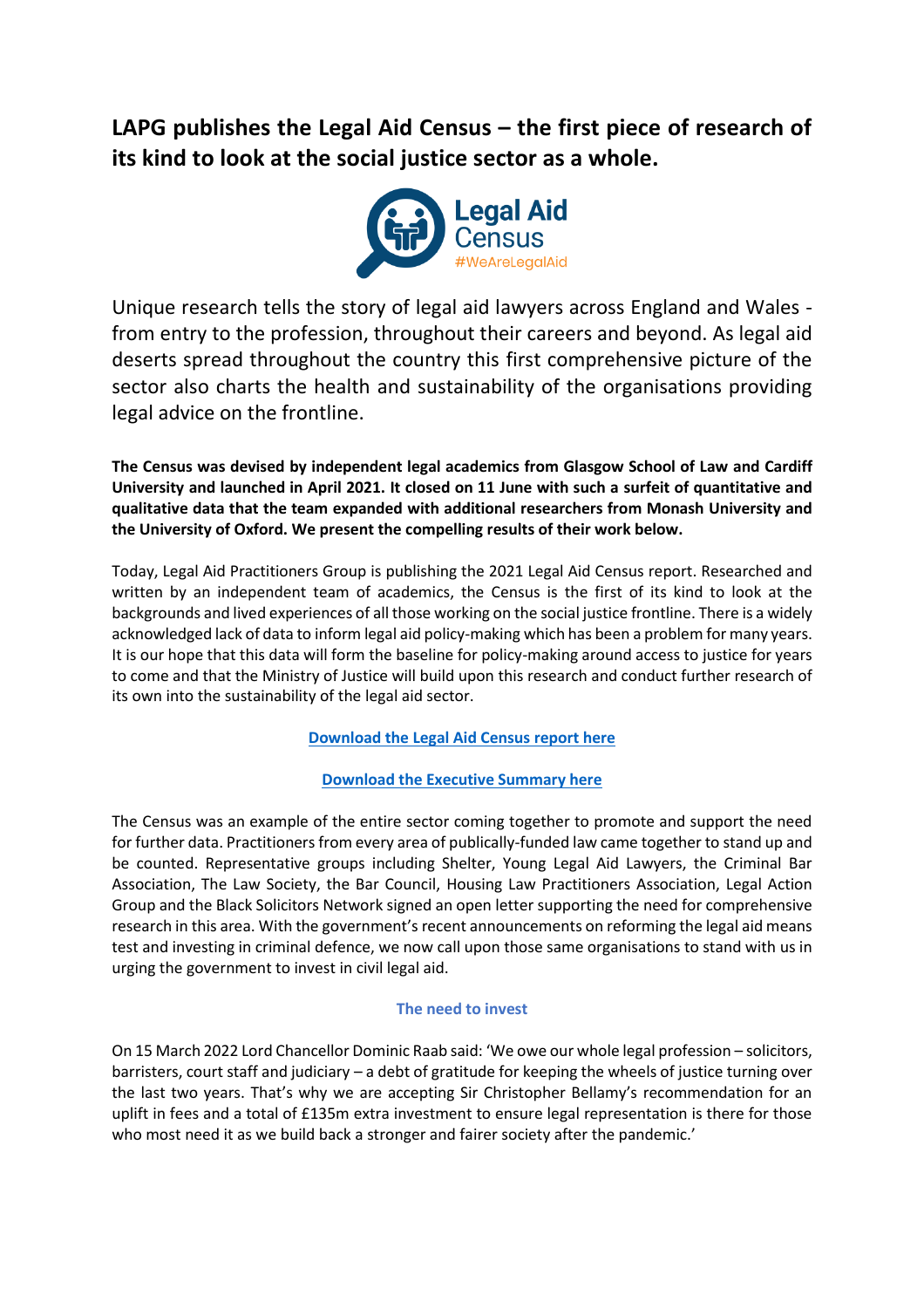Sir Christopher Bellamy's Independent Review highlighted the parlous state of the criminal legal aid sector after years of frozen fees and cuts. The Census shows the situation facing civil legal aid providers to be just as precarious and the need for investment to be urgent and immediate if our communities are to recover after the pandemic.

Official statistics show that the number of organisations with legal aid contracts has plummeted in recent years: civil legal aid providers have almost halved since 2012 (down to 1,369 from 2,134 pre-LASPO); with a similar drop in criminal legal aid offices over the same period (down to 1,062 from 1,652). Over 100 civil and criminal legal aid firms have been lost over the course of the pandemic alone. There have been positive initiatives made by the Government to enable more individuals to access justice but without lawyers and organisations undertaking legal aid work, where will they go? Providers are leaving publicly-funded work and fewer juniors are entering the profession to replace them. The Census is the first detailed exploration of why this is the case.

## **LAPG CEO Chris Minnoch says:**

*The Census report is a unique and compelling analysis of the legal aid sector and provides yet further evidence that without significant government action, access to justice will continue to be an illusory concept for all but the wealthiest of UK citizens. Without a robust and sustainable legal aid sector the majority of citizens cannot access the justice system, uphold their rights and challenge abuses of state power. This has fundamental implications for the health and prosperity of local communities.* 

*The Census demonstrates that decades of under-investment have taken their toll across the sector, with low fees and burdensome bureaucracy leading to economy fragility and a recruitment and retention crisis. Despite being an incredibly committed and motivated workforce, lawyers are steadily leaving the sector due to unsustainable workloads and a lack of work-life balance caused by myriad issues across the legal aid system. These issues are detailed in the Census findings, and the action now required from government is clear – invest and put the legal aid workforce on a sustainable footing.*

## **About the Legal Aid Census**

LAPG's 2021 Legal Aid Census launched on 12 April, and closed on 11 June. The survey data was analysed by Dr Jacqueline Kinghan, senior lecturer in law and social justice, Glasgow School of Law, Dr Jess Mant and Dr Daniel Newman, senior lecturers in law, Cardiff University, Dr Catrina Denvir, Associate Professor at Monash University, Australia and Sasha Aristotle, post-graduate student at the University of Oxford. The five individual surveys were completed online, and findings have been made public to the sector to shape policy making in this area.

The Census report provides detailed demographic data about individual respondents and the key characteristics of organisations delivering legal aid. The analysis looks at:

- Those individuals coming into legal aid
- Establishing a career in legal aid
- Working in legal
- The financial viability of legal aid work
- Exiting practice areas why practitioners and organisations withdraw from delivering categories of legal aid
- Exiting the sector why practitioners and organisations give up legal aid altogether
- The impact of Covid-19